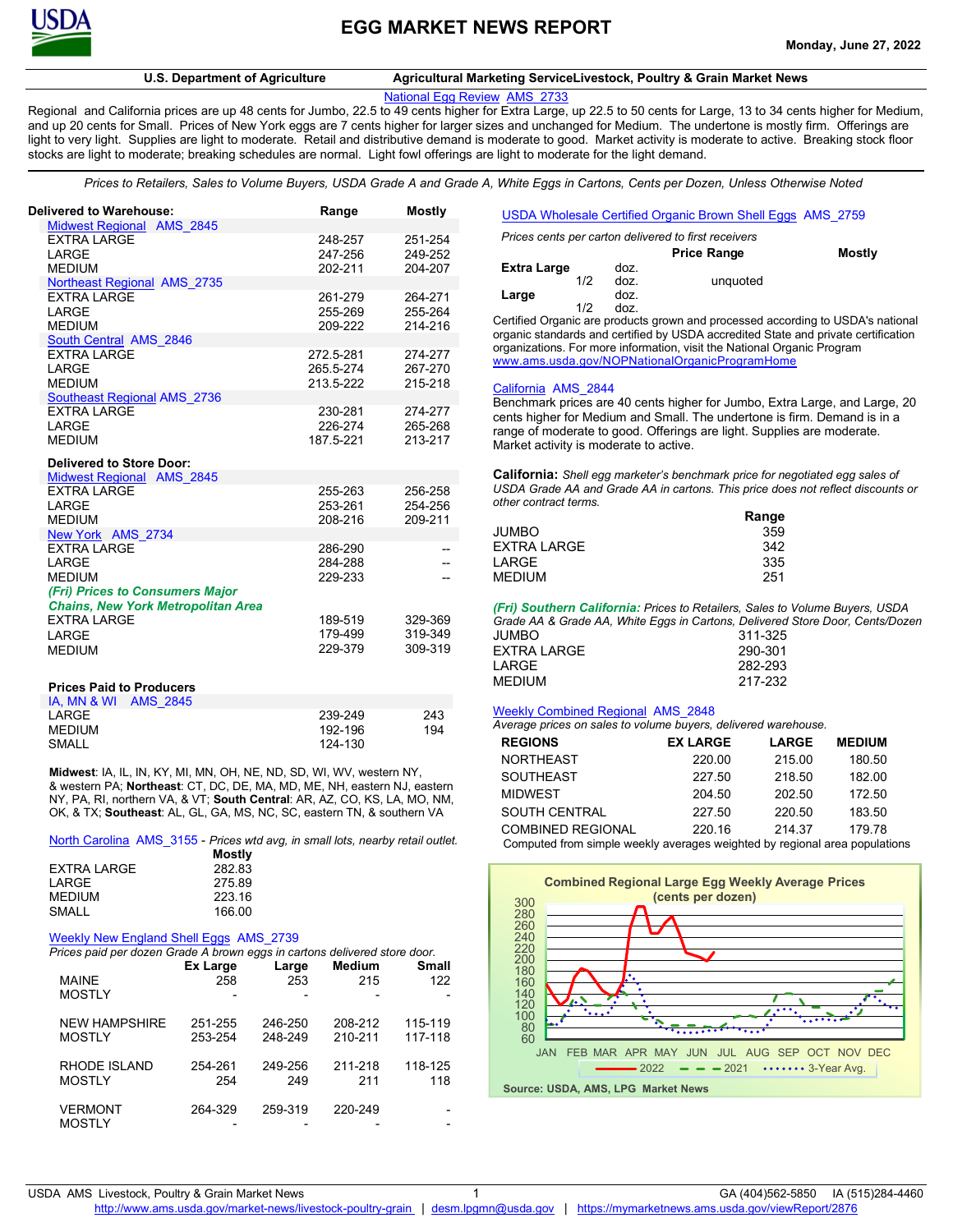# [National Weekly Shell Egg Inventory](https://mymarketnews.ams.usda.gov/viewReport/1427)

| National Weekly Shell Egg Inventory          |                                                                               |                   |                   |  |  |
|----------------------------------------------|-------------------------------------------------------------------------------|-------------------|-------------------|--|--|
| <b>Regions</b>                               | Total Stocks on Hand Available for Marketing<br>(30-dozen cases in thousands) |                   |                   |  |  |
| <b>Northeast</b>                             |                                                                               | Total<br>% Change | 137.5<br>$-4.9%$  |  |  |
| <b>Southeast</b>                             |                                                                               | Total<br>% Change | 241.1<br>$-2.0%$  |  |  |
| <b>Midwest</b>                               |                                                                               | Total<br>% Change | 449.5<br>5.3%     |  |  |
| <b>South Central</b>                         |                                                                               | Total<br>% Change | 237.2<br>$-13.7%$ |  |  |
| <b>Southwest</b>                             |                                                                               | Total<br>% Change | 168.0<br>4.0%     |  |  |
| <b>Northwest</b>                             |                                                                               | Total<br>% Change | 87.3<br>$-0.6%$   |  |  |
| 6-Area Total                                 |                                                                               | Total<br>% Change | 1320.6<br>$-1.6%$ |  |  |
| % Change<br>Cases                            |                                                                               |                   |                   |  |  |
| <b>Shell Egg Inventory</b>                   |                                                                               | 1,320.6           | $-1.6%$           |  |  |
| <b>Breaking Stock Inventory</b>              |                                                                               | 331.0             | $-9.1%$           |  |  |
| <b>Total Inventory</b><br>$-3.2%$<br>1,651.6 |                                                                               |                   |                   |  |  |

**Specialty/Organic/Cage Free:**  Stocks on Hand to be Marketed as Specialty/Organic/Cage Free from totals

above (30-dozen cases in thousands)

|                  |           | 6-Area Total |
|------------------|-----------|--------------|
| <b>Specialty</b> | This Week | 40.1         |
|                  | % Change  | 7.6%         |
| Organic          | This Week | 103.0        |
|                  | % Change  | $0.4\%$      |
| <b>Cage Free</b> | This Week | 288.4        |
|                  | % Change  | 0.8%         |

1/ Cooperators normally have stocks on hand each Monday A.M. and must report in both the current and previous wee es conventional and specialty 3/ Specialty eggs include nutritionally enhanced and vegetarian-fed types.

**Regional Definitions:** 

**Northeast =** CT, DE, MA, MD, ME, NH, NJ, NY, PA, RI, & VT; **Southeast =** AL, FL, GA, MS, NC, SC, TN, VA, & WV; **Midwest =** IA, IL, IN, KY, MI, MN, ND, NE, OH, SD, & WI; **South Central =** AR, AZ, CO, KS, LA, MO, NM, OK, TX, & UT; **Southwest =** CA & NV; Northwest = ID, MT, OR, WA, & WY.

# [Shell Eggs Processed Under Federal Inspection](https://mymarketnews.ams.usda.gov/viewReport/1665)

|                   |                      | Total Production in Thousands of Pounds W/E 6/18/2022 |                     |                       |                                |                         |
|-------------------|----------------------|-------------------------------------------------------|---------------------|-----------------------|--------------------------------|-------------------------|
| <b>TOTAL</b>      | Cases                | Liquid                                                | Liquid              | Liquid                |                                |                         |
| <b>PRODUCTION</b> | <b>Broken</b>        | Whole                                                 | White               | Yolk                  | <b>Dried</b>                   | Inedible                |
| <b>CW</b>         | 1,449,714            | 35,947                                                | 12,979              | 6,361                 | 1.543                          | 4.198                   |
| PW                | 1.460.781            | 36,222                                                | 13,764              | 6,313                 | 1.685                          | 4,110                   |
| % Change          | $-0.8%$              | $-0.8%$                                               | $-5.7%$             | 0.8%                  | $-8.4%$                        | 2.1%                    |
| LY                | 1,522,563            | 35.290                                                | 14.851              | 7,541                 | 2,325                          | 4,422                   |
| % Change          | $-4.8%$              | 1.9%                                                  | $-12.6%$            | $-15.7%$              | $-33.6%$                       | $-5.1%$                 |
| 2022 YTD          | 36,205,798           | 876.836                                               | 342.543             | 165.841               | 53,225                         | 113,017                 |
| 2021 YTD          | 34,512,895           | 783,432                                               | 360,291             | 180,426               | 57,752                         | 106,506                 |
| % Change          | 4.9%                 | 11.9 %                                                | $-4.9%$             | $-8.1%$               | $-7.8%$                        | 6.1%                    |
|                   |                      |                                                       |                     |                       | <b>Average Yields Per Case</b> |                         |
|                   |                      |                                                       | Yield with Inedible |                       | Yield W/O Inedible             |                         |
|                   |                      | <b>CW</b>                                             |                     | 41.03                 |                                | 38.14                   |
|                   |                      | <b>PW</b>                                             |                     | 41.35                 |                                | 38.54                   |
|                   |                      | LY                                                    |                     | 40.79                 |                                | 37.88                   |
|                   |                      | 2022 YTD                                              |                     | 41.38                 |                                | 38.26                   |
|                   |                      | 2021 YTD                                              |                     | 41.45                 |                                | 38.37                   |
|                   |                      | <b>In-Line Production in Thousands of Pounds</b>      |                     |                       |                                |                         |
|                   | <b>In-line Cases</b> | In-line % of Total                                    |                     | <b>In-line Liquid</b> |                                | In-line % of Total      |
|                   | <b>Broken</b>        | <b>Cases Broken</b>                                   |                     | <b>Whole Egg</b>      |                                | <b>Liquid Whole Egg</b> |
| <b>CW</b>         | 640,117              |                                                       | 44.2%               | 17,698                |                                | 49.2%                   |
| <b>PW</b>         | 658,627              |                                                       | 45.1%               | 18,649                |                                | 51.5%                   |
| LY                | 801,990              |                                                       | 52.7%               | 18,441                |                                | 52.3%                   |
| 2022 YTD          | 18,426,489           |                                                       | 50.9%               | 455,183               |                                | 51.9%                   |
| 2021 YTD          | 18,635,439           |                                                       | 54.0%               | 418,482               |                                | 53.4%                   |
| % Change          | $-1.1%$              |                                                       |                     | 8.8%                  |                                |                         |

[Weekly National Egg Products](https://mymarketnews.ams.usda.gov/viewReport/2842)f.o.b. Shipper Dock Basis; Wholesale prices; cents per pound unless otherwise noted.

**Liquid Eggs**

All liquid prices continue to be too few trades to report. The undertone is mostly steady for all liquid egg products. Demand ranges moderate to good. Offerings are light with most additional availability utilized to cover previously negotiated contractual sales. Market activity is moderate to instances active.

| Non-certified in trucklots; current trading for delivery within 14 days. |                                                                      |       |                     |              |                     |  |
|--------------------------------------------------------------------------|----------------------------------------------------------------------|-------|---------------------|--------------|---------------------|--|
| <b>Current Week</b>                                                      |                                                                      |       |                     |              | <b>May Averages</b> |  |
| <b>Class</b>                                                             | Range                                                                | Loads | <b>Wtd Avg</b>      |              | Loads Wtd Avg       |  |
| Whole                                                                    | TFEWR                                                                |       |                     | 2            | 230.50              |  |
| <b>Whites</b>                                                            | TFEWR                                                                |       |                     | 27           | 159.74              |  |
| Yolk                                                                     | TFEWR                                                                |       |                     | 11           | 323.64              |  |
|                                                                          | Certified in trucklots; current trading for delivery within 14 days. |       |                     |              |                     |  |
| <b>Current Week</b>                                                      |                                                                      |       | <b>May Averages</b> |              |                     |  |
| Class                                                                    | Range                                                                | Loads | <b>Wtd Avg</b>      |              | Loads Wtd Avg       |  |
| Whole                                                                    | <b>TFEWR</b>                                                         |       |                     | <b>TFEWR</b> |                     |  |
| Whites                                                                   | TFEWR                                                                |       |                     | 1            | 179.00              |  |
| Yolk                                                                     | <b>TFEWR</b>                                                         |       |                     | 6            | 235.68              |  |
| <b>Frozen Eggs</b>                                                       |                                                                      |       |                     |              |                     |  |

Prices of frozen egg products are steady to lower for whole, steady to higher for salt yolk, and steady for all other products. The undertone is mixed. Offerings are light to moderate for current trade needs. Demand is seasonally moderate, with a slight decrease in buyer interest noted. Supplies are mixed, but mostly light. Market activity is moderate to active.

| Packed in 30-pound containers; Prices in cents per pound |                            |                     |              |              |  |  |
|----------------------------------------------------------|----------------------------|---------------------|--------------|--------------|--|--|
|                                                          |                            | <b>Current Week</b> |              |              |  |  |
| <b>Trucklot</b>                                          |                            |                     |              |              |  |  |
|                                                          | Range                      | <b>Mostly</b>       | <b>Month</b> | <b>Month</b> |  |  |
| Whole                                                    | 223.00<br>304.00           | 260.00 - 275.00     | 299.90       | 293.00       |  |  |
| Whites                                                   | $148.00 -$<br>190.00       |                     | 211.60       | 217.50       |  |  |
| Sugar Yolk <sup>1/</sup>                                 | 359.00<br>399.00<br>٠      | 370.00 - 380.00     | 386.55       | 374.00       |  |  |
| Salt Yolk <sup>1/</sup>                                  | 358.00<br>399.00<br>$\sim$ | 370.00 - 380.00     | 383.20       | 373.00       |  |  |
| 1/ Minimum 43% solids.                                   |                            |                     |              |              |  |  |
| <b>Dried Eggs</b>                                        |                            |                     |              |              |  |  |

Dried egg product prices are too few to report. Trade sentiment is steady for all products. Offerings are light to at times moderate. Supplies are light to very light. Demand remains good. Market activity is moderate.

| Prices in dollars per pound; in containers; includes trucklot<br>and less-than-trucklot volumes. |                     |                              |       |              |  |  |
|--------------------------------------------------------------------------------------------------|---------------------|------------------------------|-------|--------------|--|--|
| Class                                                                                            | <b>Current Week</b> | May Averages<br>Last<br>This |       |              |  |  |
|                                                                                                  | Range               | Mostly                       | Month | Month        |  |  |
| Whole                                                                                            | <b>TFEWR</b>        |                              | 15.50 | <b>TFEWR</b> |  |  |
| Yolk                                                                                             | <b>TFEWR</b>        |                              | 13.80 | <b>TFEWR</b> |  |  |
| Albumen $2^{\prime}$                                                                             | <b>TFEWR</b>        |                              | 18.68 | <b>TFEWR</b> |  |  |
| 2/ Spray Dried                                                                                   |                     |                              |       |              |  |  |

2/ Spray Dried.

| <b>Central and Eastern Region Breaking Stock</b><br>Prices in cents/doz., delivered to breakers, 48 lb. minimum net weight per<br>30 dozen case, eggs from table egg layers. Packaging may vary. |  |  |  |  |  |  |
|--------------------------------------------------------------------------------------------------------------------------------------------------------------------------------------------------|--|--|--|--|--|--|
| <b>Eastern Region</b><br><b>Central Region</b>                                                                                                                                                   |  |  |  |  |  |  |
| <b>Breaking Stock</b>                                                                                                                                                                            |  |  |  |  |  |  |

| <b>DIGANITY SLUCK</b>                |         |                                     |                                      |         |  |
|--------------------------------------|---------|-------------------------------------|--------------------------------------|---------|--|
| Range                                | 206-220 |                                     | Range                                | 173-215 |  |
| Mostly                               |         |                                     | Mostly                               |         |  |
| <b>Checks &amp; Undergrades</b>      |         |                                     |                                      |         |  |
| Range                                | 207-213 |                                     | Range                                | 196-205 |  |
| Mostly                               | 207-209 |                                     | Mostly                               |         |  |
| Central States Area: AR, CO, IA, IL, |         |                                     | Eastern States Area: AL, CT, DE, FL, |         |  |
| IN, KS, LA, MI, MN, MO, NM, ND,      |         | GA, KY, ME, MD, MA, MS, NC, NH, NJ, |                                      |         |  |
| NE, OH, OK, SD, TX, & WI             |         |                                     | NY, PA, RI, SC, TN, VT, VA, & WV     |         |  |
|                                      |         |                                     |                                      |         |  |